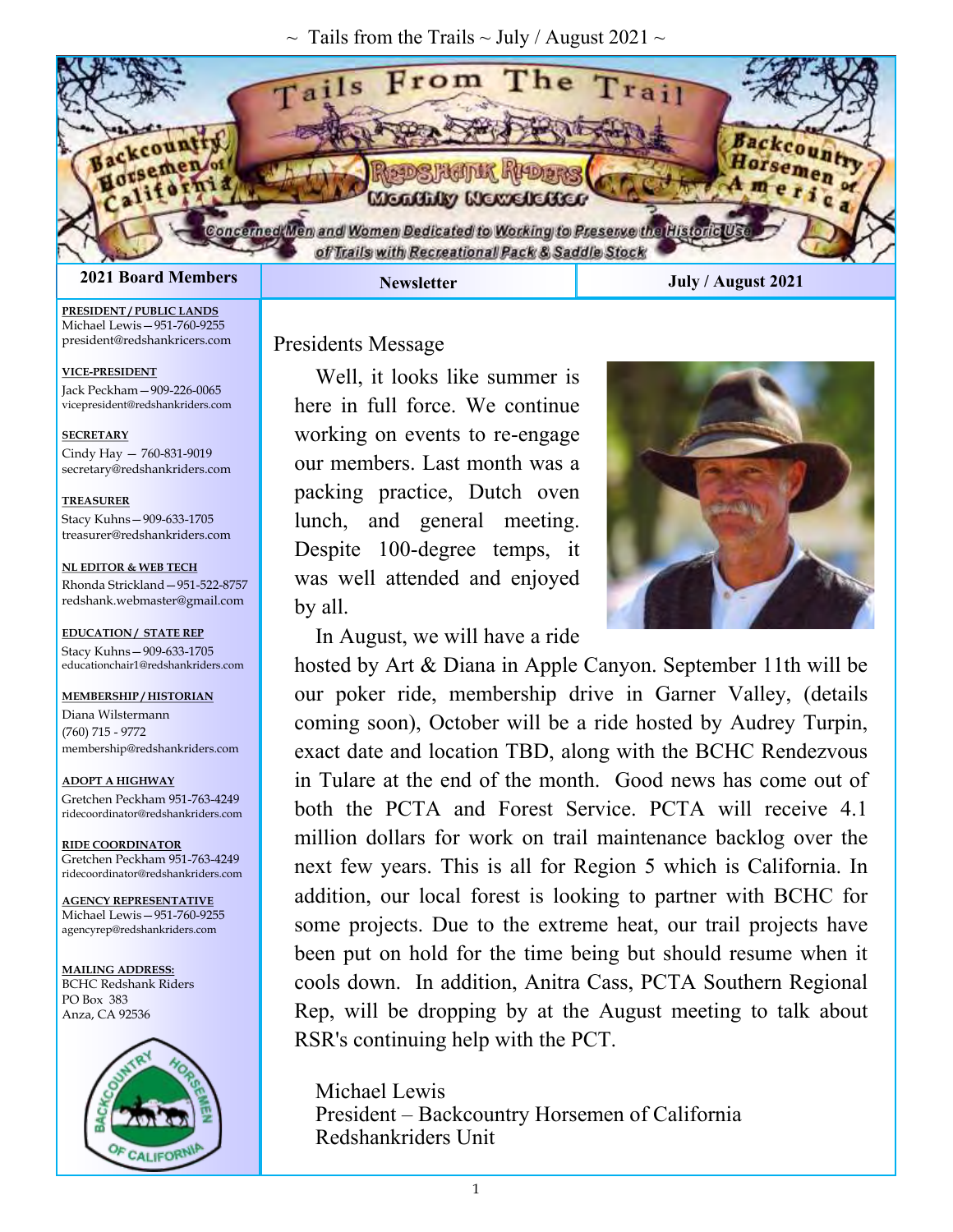# **REDSHANK RIDERS GENERAL MEETING MINUTES**  May 13, 2021 **(Draft)**  Peckham's residence, Anza CA

7:07 pm – 7:55 pm **Members Present:** Mike Lewis, Pebbles Lewis, Stacy Kuhns, Allison Renck, Mary Litch, Charlie Cheek, Nyna Cheek, Tom Firth, Bobbi Harris, Hope Adams, Linda Hogg, Carl Virden, Karen Virden, Gretchen Peckham, Jack Peckham, Doug Hay and Cindy Hay (Secretary)

**Next Meeting**: June 27th—packing practice, Dutch oven lunch, and general meeting.

**President opened the live meeting at 7:07 pm**. President Mike welcomed everyone to the meeting, and welcomed Hope Adams (again), Susan Gonzalez and Jackie and Dan Hare.

# **REPORTS:**

**Secretary's report**: Cindy Hay

Cindy reviewed the minutes from April.

March minutes were sent to all members in advance. No corrections were made, Approved unanimously. (Motion to accept as written by Pebbles Lewis, seconded by Jack Peckham.)

#### **Treasurer's Report:** Stacy Kuhns

- Beginning balance: \$7381.57
- Ending balance: \$7389.33

**Membership Report:** presented by Diana Wilstermann

- Membership total: 40
- Persons: 63
- Family: 18
- Individual: 18
- Associates: 2
- Patron: 0
- Benefactor: 3

**Adopt a Highway Report:** Gretchen Peckham requested one more highway cleanup before summer. Scheduled for May 22, 2021 at 0800. **Public Lands Report**: Mike Lewis

Nothing from Troy

**Education Report:** Stacy Kuhns

- Mike Lewis is talking to Andy. Stacy is getting ready for the kiosk dedication.
- Planning to have LNT presentations after various meetings by wilderness riders

**Ride Coordinator**: Gretchen Peckham

- Waiting for volunteers to host rides.
- Potential rides, dates and hosts:
- Sloan, 6/25 or 26, Greg Bruce
- Eagle Rock, 9/11, Stacy Kuhns
- Art and Diana's area, July
- Gold Shot (out of commons), Hope Adams
- October, Audrey
- Poker Ride, September

## **Old Business**:

## **Maps:**

- A. Discussion ensued regarding waterproof maps via laser paper vs fabric vs lamination.
- B. Financing the maps: RSR are unable to sell things because we don't have a sellers' permit. But we can ask for a donation in exchange for a map.

#### **Poker Ride Prep:**

- A. September 11, patriotic theme.
- B. Planning needs to be done regarding donations, raffle items, and the route.

#### **Work Parties**

- A. Still on hold
- B. Packing Practice: Sunday, June 27th @ 0900 for breakfast.

## **New Business**

**Calendar** – Mike is working on populating it.

**Anza Days Parade** – interest in riding or a float.

- a. The date, theme and location are unknown at this time.
- b. Will discuss and plan for our participation at the next meeting.

### **Packing Opportunities**

**Bylaws** –

**Chain Saw Class** - Later in June

**1st aide/CPR** – Pebbles will go by the station to discuss organizing a class

**Minor park**- Stacy and a local group had a meeting at the park, and it was "a mess". A discussion ensued regarding the "Adopt a Month" program to clean up the park if it is used or rented {contact is Birdie). Greg Bruce made a motion, as a community service, to adopt the park and participate in its cleanup. Stacy Kuhns seconded it. Approved unanimously.

**Announcement:** Rhonda is moving to Tennessee, but will remain on as the Editor

*Motion To Close The Meeting At 7:55pm By Jack Peckham and seconded By Hope Adams* 

No meeting in July. Next meeting will be on Thursday, August 12th at 6pm at Stacy's house. Details to follow.

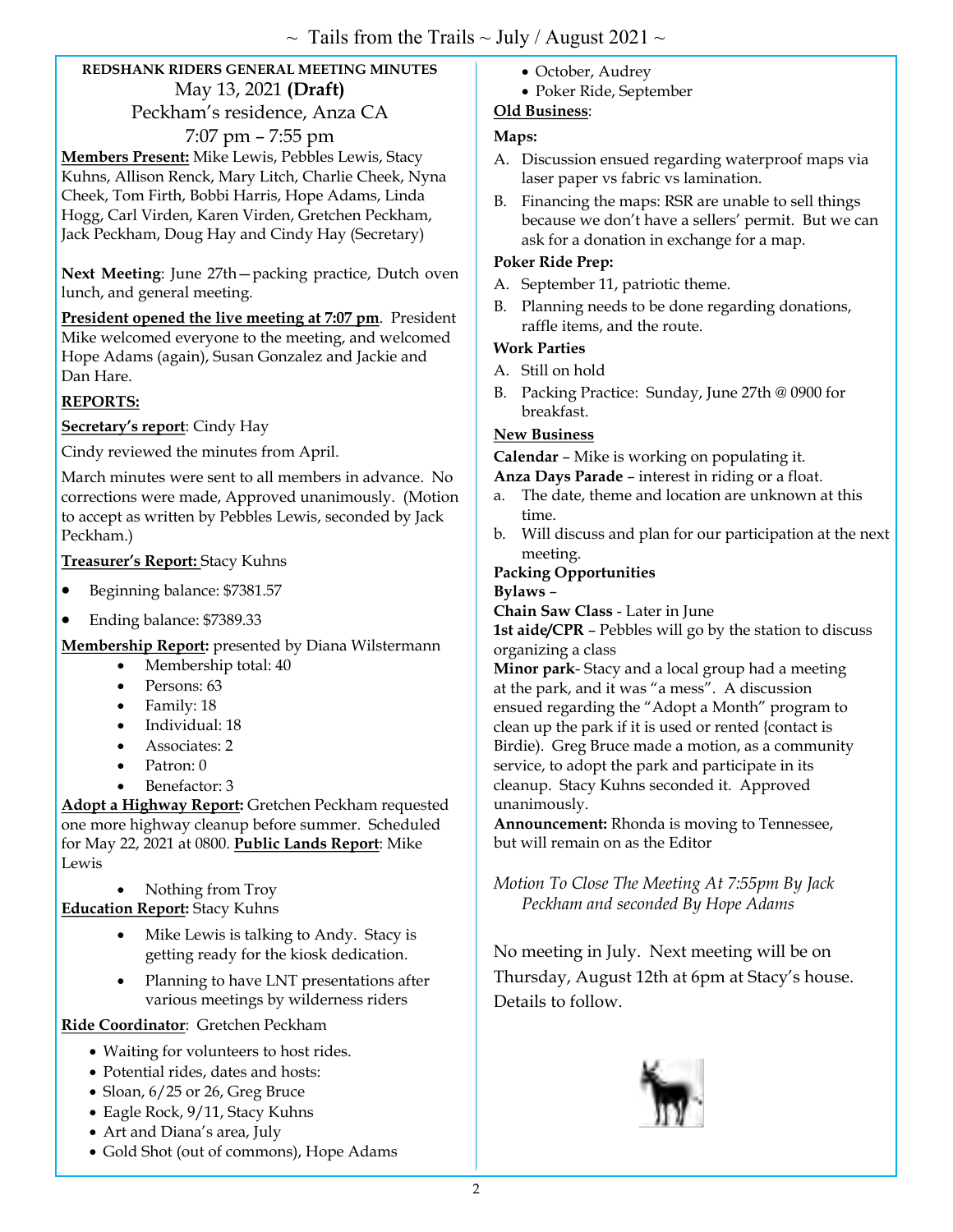# Packers Corner or "A Rock by any other Name"

# Submitted by Michael Lewis

It has been quite some time since I have written a packers corner, years perhaps. I felt I was writing the same thing repeatedly. That changed this month. After over a year of inactivity, thank you Covid, except for a couple short pack supply trips last fall, we took part in a very important project this month. First, let me set the stage. In 2013, on the PCT near Antsell Rock (PCT mile 172.5), a six ton boulder slid down and partially blocked the trail. Enter the Mountain Fire, closing the trail with that boulder, (we referred to it as Heidi's rock as she was the PCTA TA [technical adviser] who had first discovered it) still there. Slow forward the five years that the trail remained closed. With the trail finally open once again, it was time to get rid of Heidi's Rock. With a helicopter to drop tools and supplies for the trail crew, they went about breaking up the boulder and fixing the trail.

Unfortunately, within a few months, a much larger boulder slid onto the trail in the same area. This one referred to at the time as Landon's Rock, after the PCTA TA that had removed Heidi's rock. This one blocked the trail to equestrians, was too dangerous to navigate for hikers, and was beyond the scope of a regular trail crew.

Again, slow forward a few more years and another trail closing fire, the rock still remained. It was eventually renamed Andy's Rock (after our local FS rep).

After extensive searching, the PCTA and the Forest Service finally secured a FS blaster willing to take on the job. The thought was that this would either get rid of the rock or completely block the trail. Either way it was going to happen





The Blast

Andy's Rock before

This is where we came in. We were asked to provide pack support for two corps crews and the FS blaster. The problem was we had lost quite a few packers. They either moved away or left for medical reasons. To begin with, we could only guarantee two packers, Greg Bruce and myself along with five pack animals. We both started making calls and finally came up with two more packers; a local BCHC member, Hope Adam. She had just acquired a mule (saying she had gone over to the dark side) and, had led pack strings in the past.

Also BCHC San Diego member, Terry Jorgensen, who had helped in the past and had just recovered from shoulder surgery. It looked like we had what we needed. The project started on a Wednesday with four packers packing seven loads of food and tools to a wilderness camping site to support two American Conservation Experience (ACE) crews. Their job? Clear the trail to the blast site and do repair and clean up after the shot.

The following Monday was the biggie. Two of us met with the FS blaster who had come down from Lake Tahoe to pack approximately 400 lbs. of explosives up to the blasting site. Because the blaster had to keep the explosives in site at all times, he followed us to the drop off point. I have to say I was impressed; he stayed right behind us for the entire two-hour trip, half of it being up hill. We dropped the material and headed back down at 11:30am; by 3:30pm Andy's Rock was no more. We heard that the blast was heard in both Palm Springs and Idyllwild.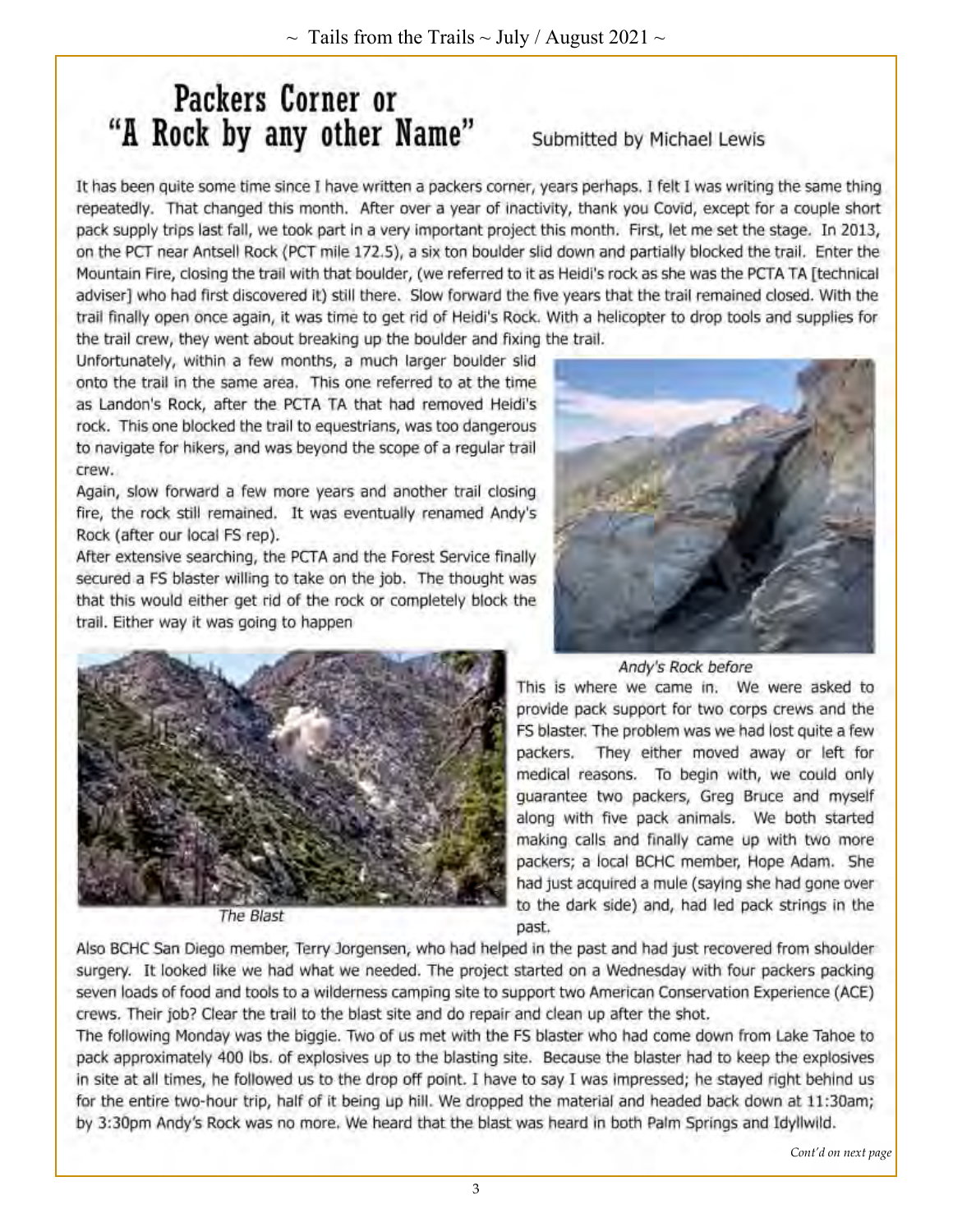Cont'd from previous page

# Packers Corner or "A Rock by any other Name"

Either way it was both impressive and effective. The ACE crew then returned and did clean up and repair. Collateral damage was minimal and the trail is now safe for hikers. Not so much for equestrians for now, perhaps that will come in the future.

On Wednesday it was time for us to bring the ACE crew back down so the four of us once again headed back up the mountain. We met one of the crews as they were coming down while the other remained at the site to help

Andy's Rock is no more



with loading the pack animals. Once loaded we made the journey back to the trailhead, unloaded, and said our goodbyes to the crews. Overall, it ended being a safe and well-organized project.



Until next time, "Keep your loads balanced and your lash ropes tight".



The ACE crew with a repaired trail



#### **Attn: Members**

If you are interested in hosting a trail ride please contact our Ride Coordinator, Gretchen Peckham to discuss it.

**Email:** ndecoordinator@redshankriders.com

Ph.: 951-763-4249



**BCHC** has partnered with Riding Warehouse to give our members a 15% discount!

Ask your Unit Secretary for the discount code!

www.ridingwarehouse.com



You shop. Amazon gives.

# SHOP ON AMAZON >> DONATE TO BCHC An Easy, No-Cost Way to Make a Difference

You can support Backcountry Horsemen of California every time you make a purchase. Amazon shoppers can sign up at smile,amazon.com and the AmazonSmile Foundation will donate 0.5 percent of the purchase price from your eligible purchases to BCHC. There is no cost to you! Sign up and designate BCHC as your charity of choice. Then anytime you wish to make a purchase, shop at smile.amazon.com and know you're making a difference for BCHC. It's that easy!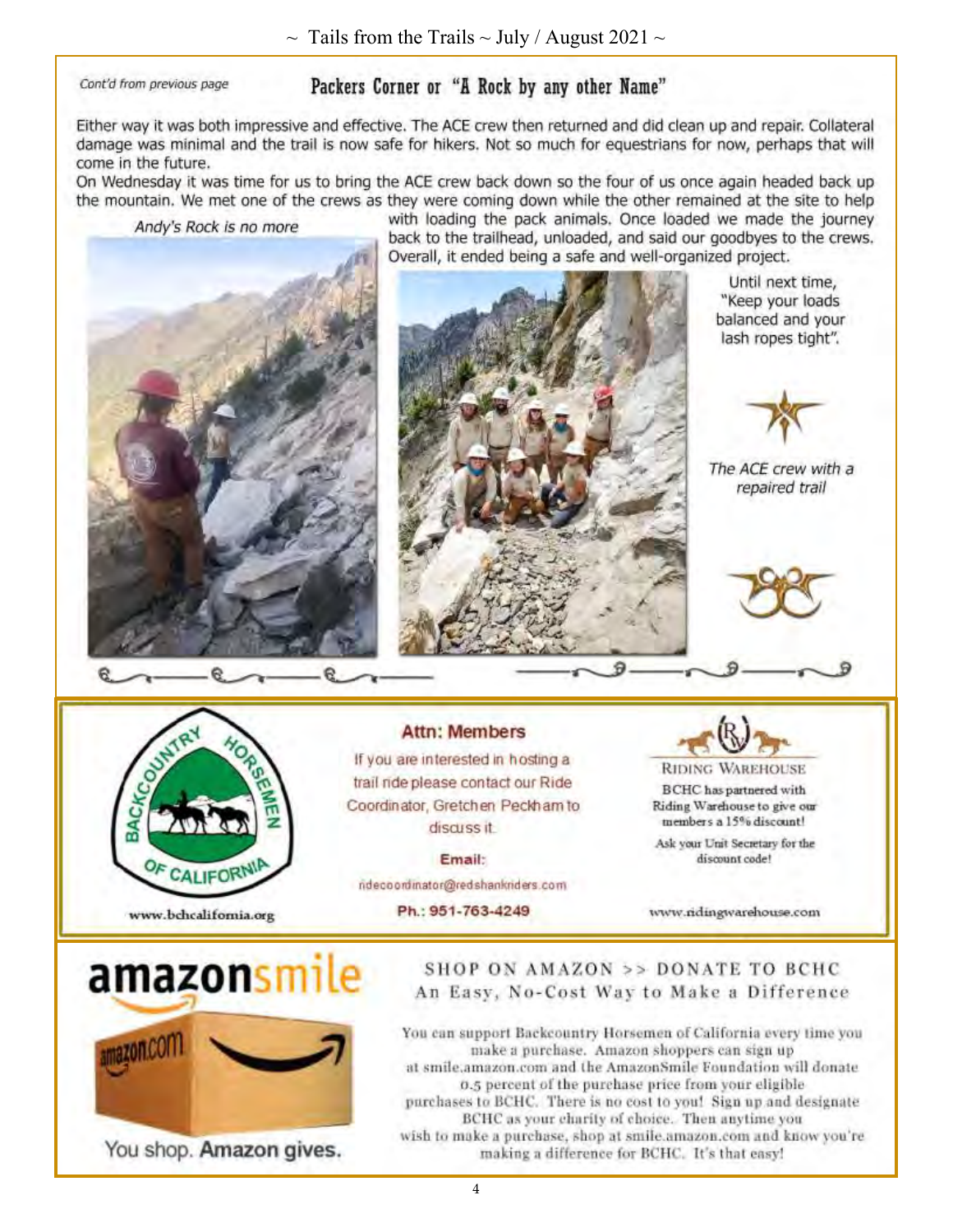PACKING PRACTICE, DUTCH OVEN COOKING & REDSHANK GENERAL MEETING - June 27th



Dutch oven breakfast, packing practice, dutch oven lunch, and membership meeting. Thanks to all that braved the heat. It was a good day.











Photos shared by Mike Lewis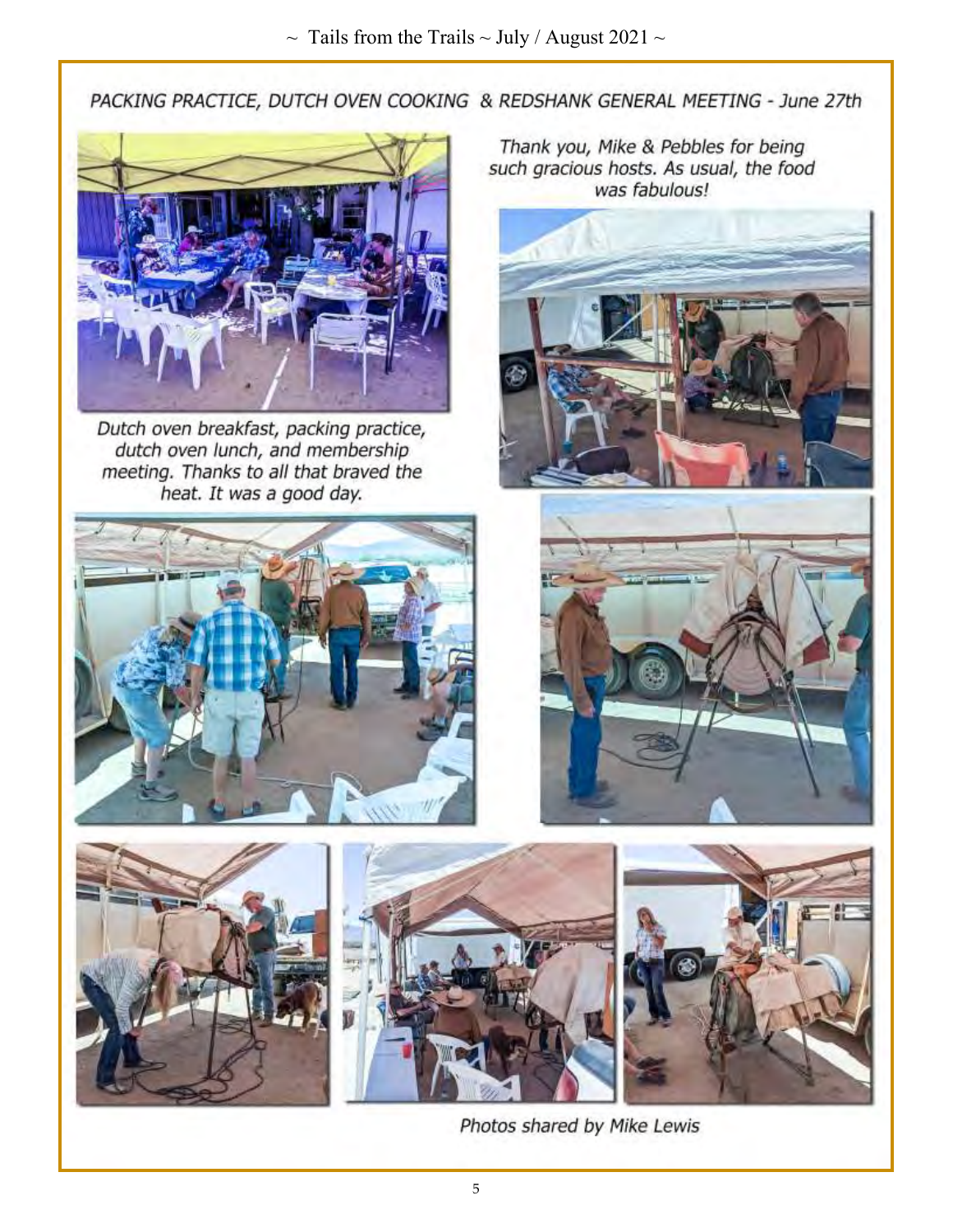# **Save the Dates**

# Here is what's coming up with RSR:

| August 1        | Social ride                   |
|-----------------|-------------------------------|
|                 | Art and Diana's home          |
|                 | <b>Mountain Center</b>        |
| August 12       | <b>General Meeting</b>        |
|                 | Pot Luck                      |
|                 | Stacy's home                  |
| September 9     | <b>General Meeting</b>        |
| September 11    | Poker Ride / Membership drive |
|                 | The Meadow / Lake Hemet       |
| September       | Packing practice              |
| October         | Social Ride                   |
|                 | TBD                           |
| October 14      | <b>General Meeting</b>        |
|                 | TBD                           |
| October 29 - 31 | <b>BCHC Rendezvous</b>        |
|                 | Tulare                        |
|                 | <b>Updated 7/18/2021</b>      |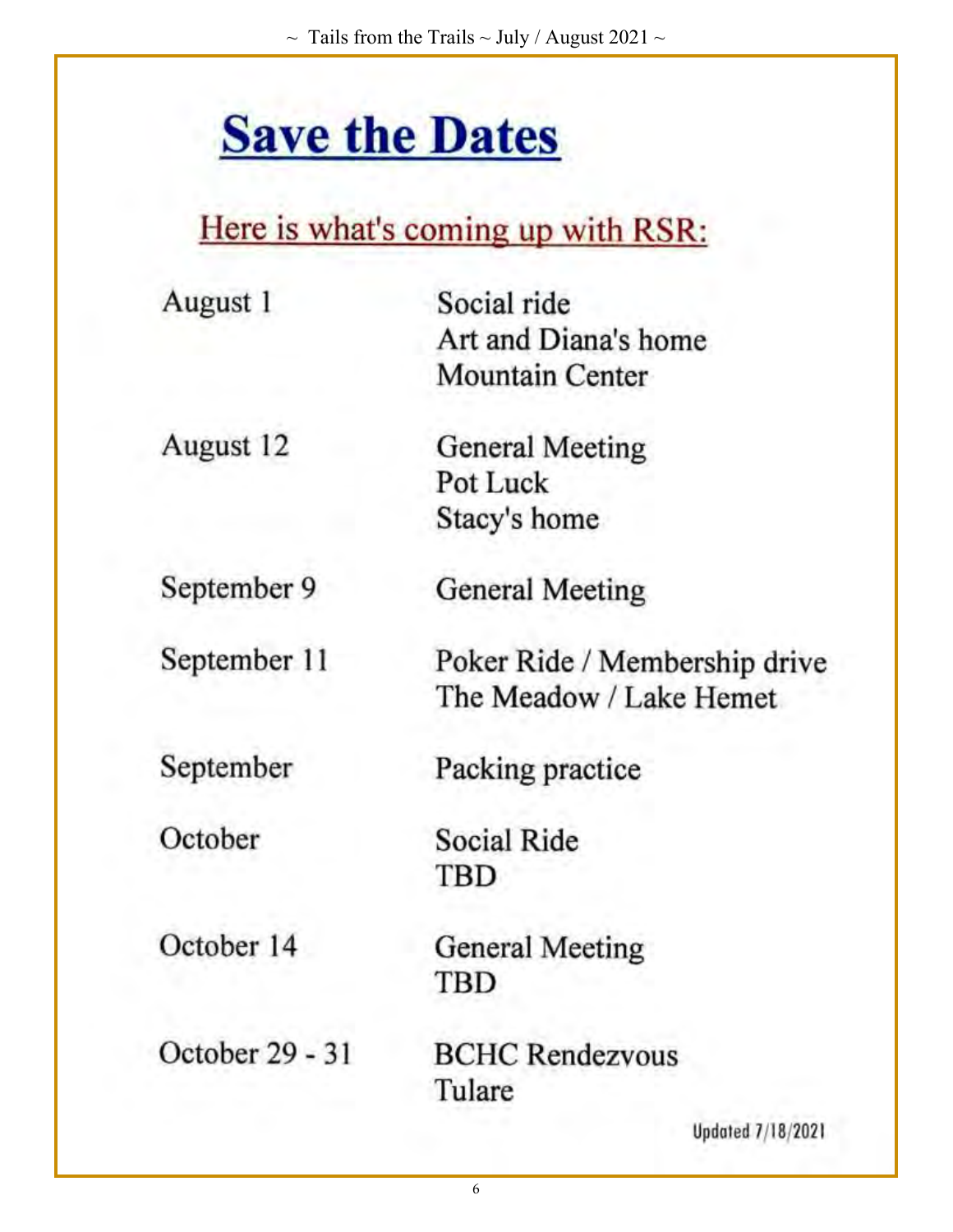

# **May Valley Wildfire Recovery Ride**

Come ride the USFS May Valley Trail System, recently re-opened after a 7-year closure. Meander through areas that may have been affected by the devastating Mountain Fire (July 2013) and the Cranston Fire (July 2018) and see the different stages the forest goes through during recovery and reforestation efforts.



- DATE: Saturday, August 1, 2021
- WHERE: 28350 Bonita Vista Road, Mountain Center, CA 92561 Directions provided upon **RSVP**
- TIME OF RIDE OUT: Meet up by 9:30am, saddled and ready to ride out at 10:30am
- LENGTH OF RIDE: 3 hours / approx. 7 miles

\*\*\*\*\*\*\*\*\*\*\*\*\*\*\*\*\*\*\*\*\*\*\*\*\*

- LEVEL OF RIDE: Level 2: This level recommended for an inexperienced rider and green horses. The terrain will be more demanding than level 1 with a few obstacles that can easily be crossed. Pace will be easy.
- DESCRIPTIONS: Ride is a level 2 with road/single track, water crossings, and small walkovers. Shoes not required. Water available for horses. Bring your own lunch or snacks. Drinks will be provided. Dry camping available Friday and Saturday. No campfires.
- DIRECTIONS: Detailed driving directions will be provided upon RSVP. Due to limited trailer parking, trailer sharing is recommended if possible. For planning purposes, allow 1-hour drive time from Anza. Last 1.8 miles is a dirt road.
- **A RSVP REQUIRED**
- \* Ride Host Contact: Diana at (760)715-9772 or Art (619)481-4491, call or text

### This ride is for Members Only

\*\*\*\*\*\*\*\*\*\*\*\*\*\*\*\*\*\*\*\*\*\*\*\*\*\*\*\*\*\*\*\*\*\*\*

You can become a member of the Backcountry Horsemen of California Redshank Riders Unit by sending in your membership application prior to the ride. Applications be found at

#### www.redshankriders.com/joinrsr.html

Membership applications will be available at the ride.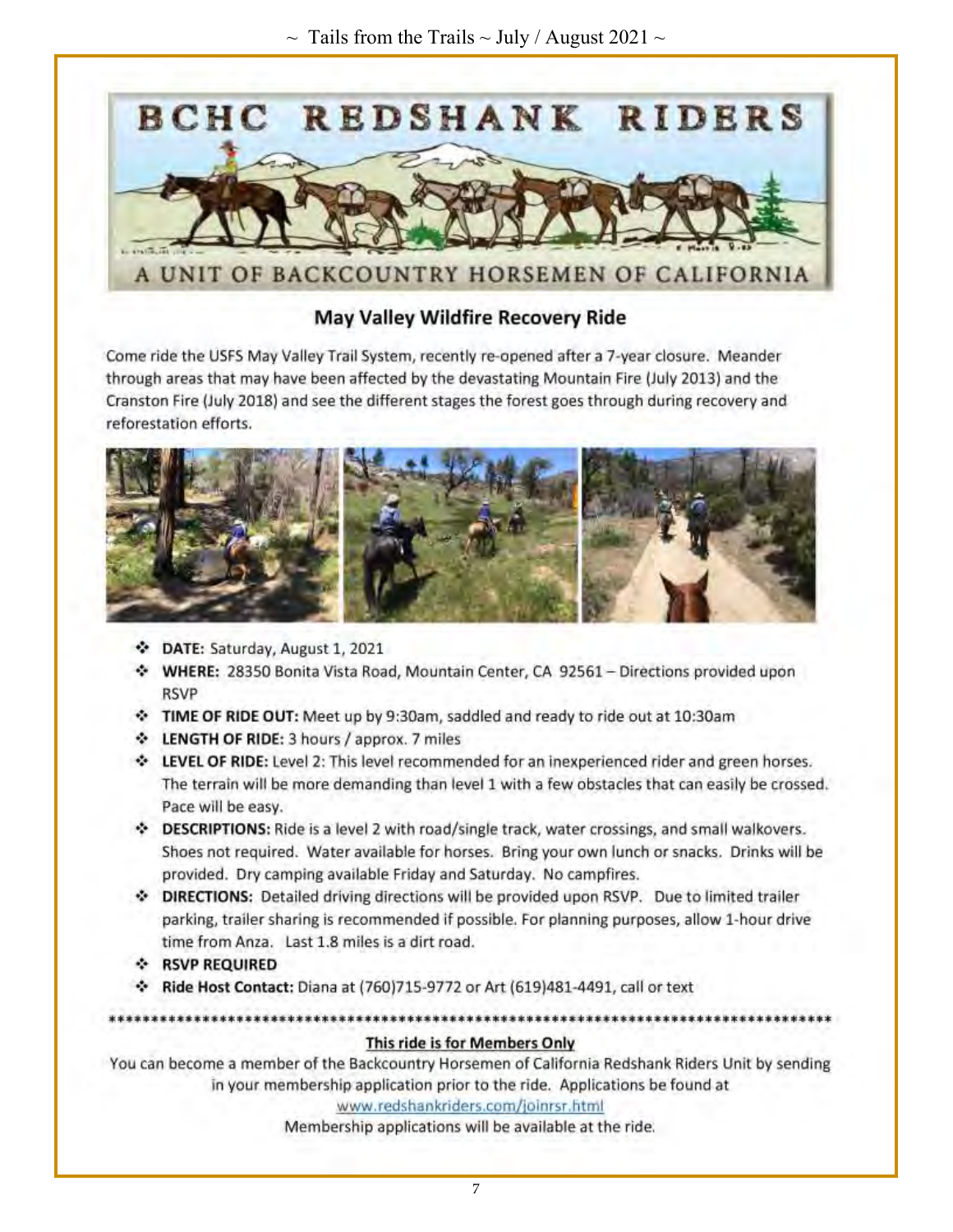$\sim$  Tails from the Trails  $\sim$  July / August 2021  $\sim$ 



# **Poker ride BCHC Members only**

★ Location - Lake Hemet \* Super easy trail \* 1st rider out at 10am \*

\$40.00 early registration by 9-1<br>(include onse poker hand, hot dog. Burger lunch)

day of event \$50.00 (includes one poker hand, lunch while supplies last)

> Extra hands available \$5.00 each Limit 75 riders

NEW members signing up get a free poker hand!

Prizes, raffles, vendors **Bring chair** 

For ride info contact Michael Lewis stumblin 55@gmail.com 951-760-9255 If you want to be a vendor - contact Stacy Kuhns stacykuhns@aol.com 909-633-1705

8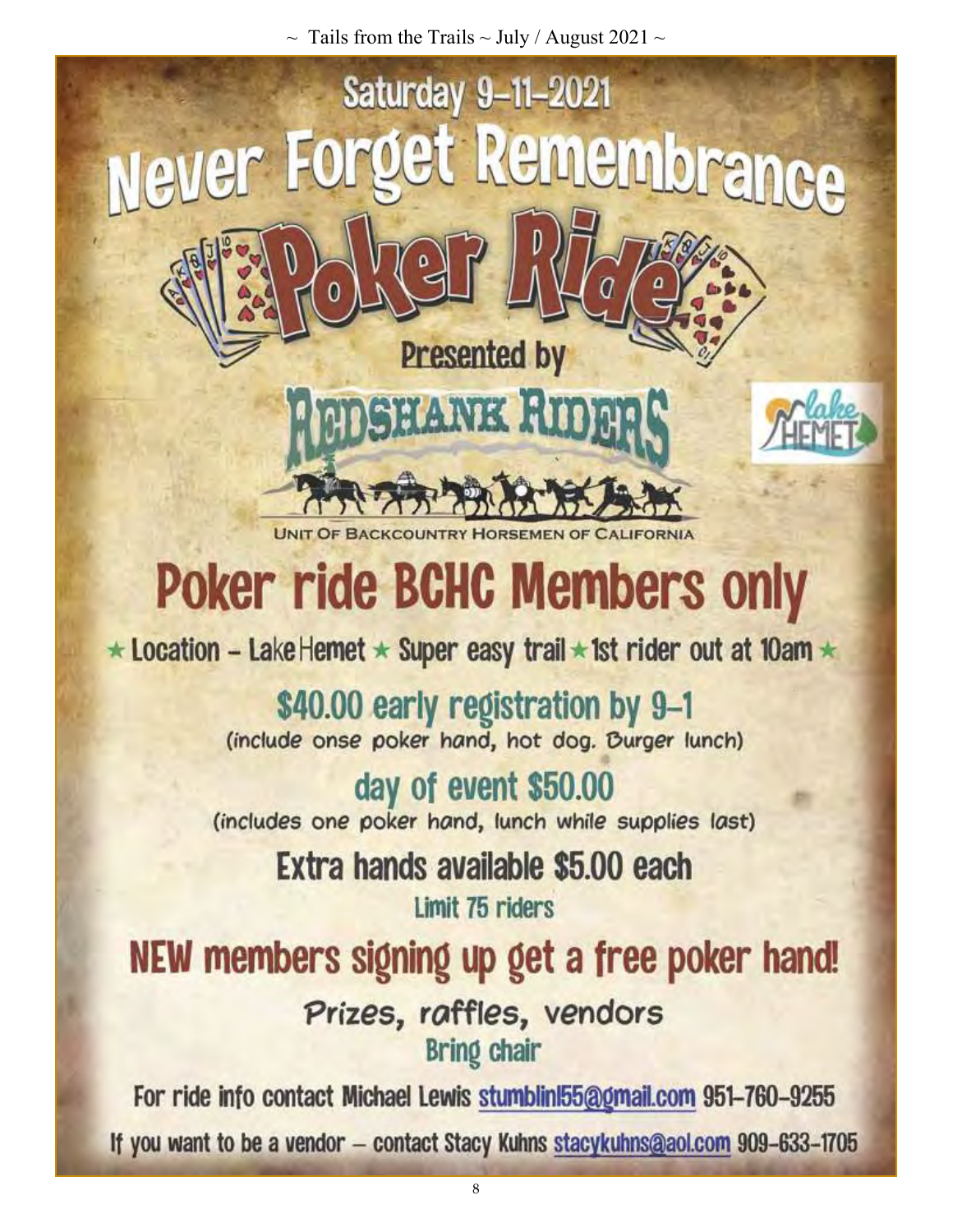